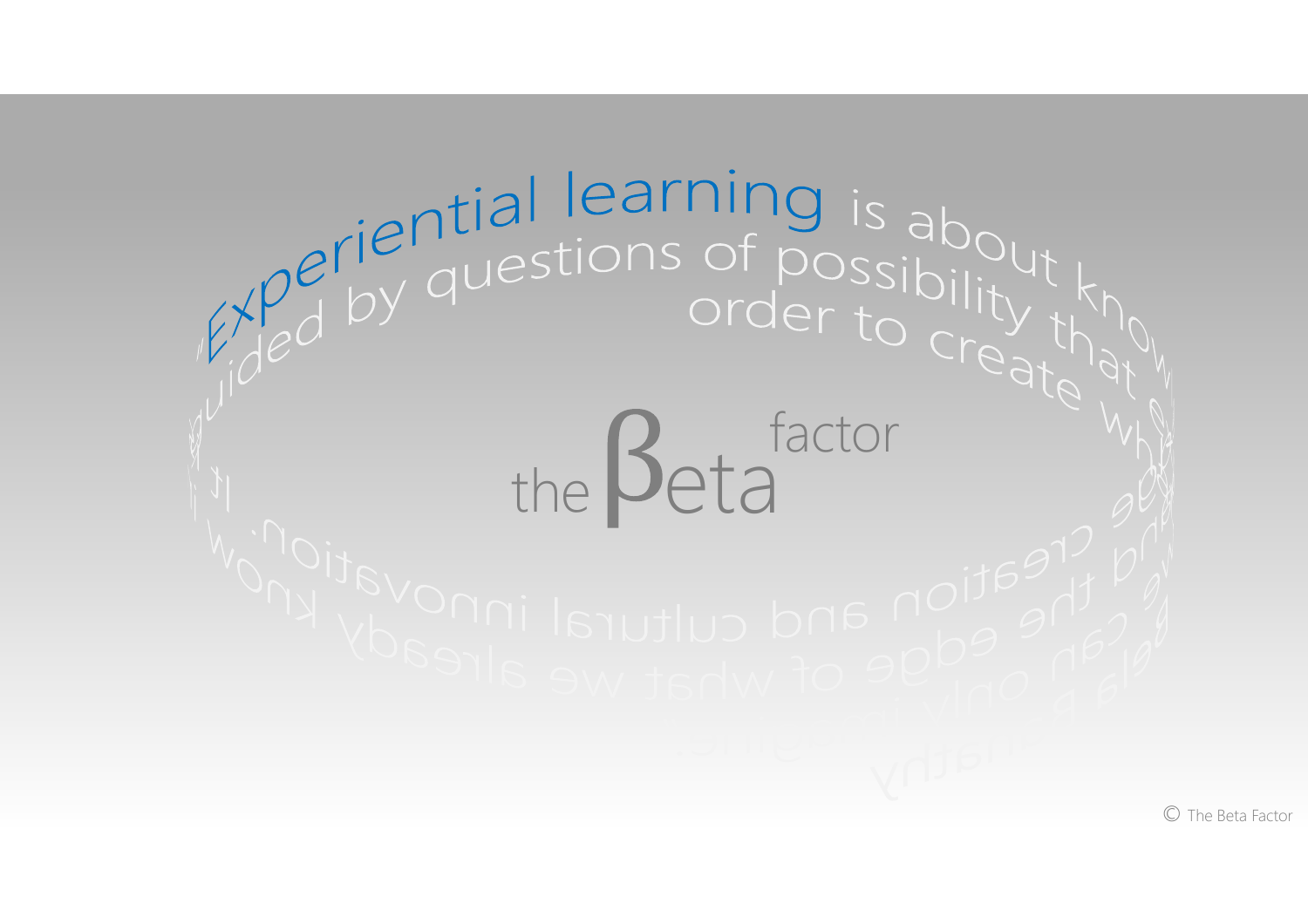# We are<br>committed to

### A meaningful education in Innovation

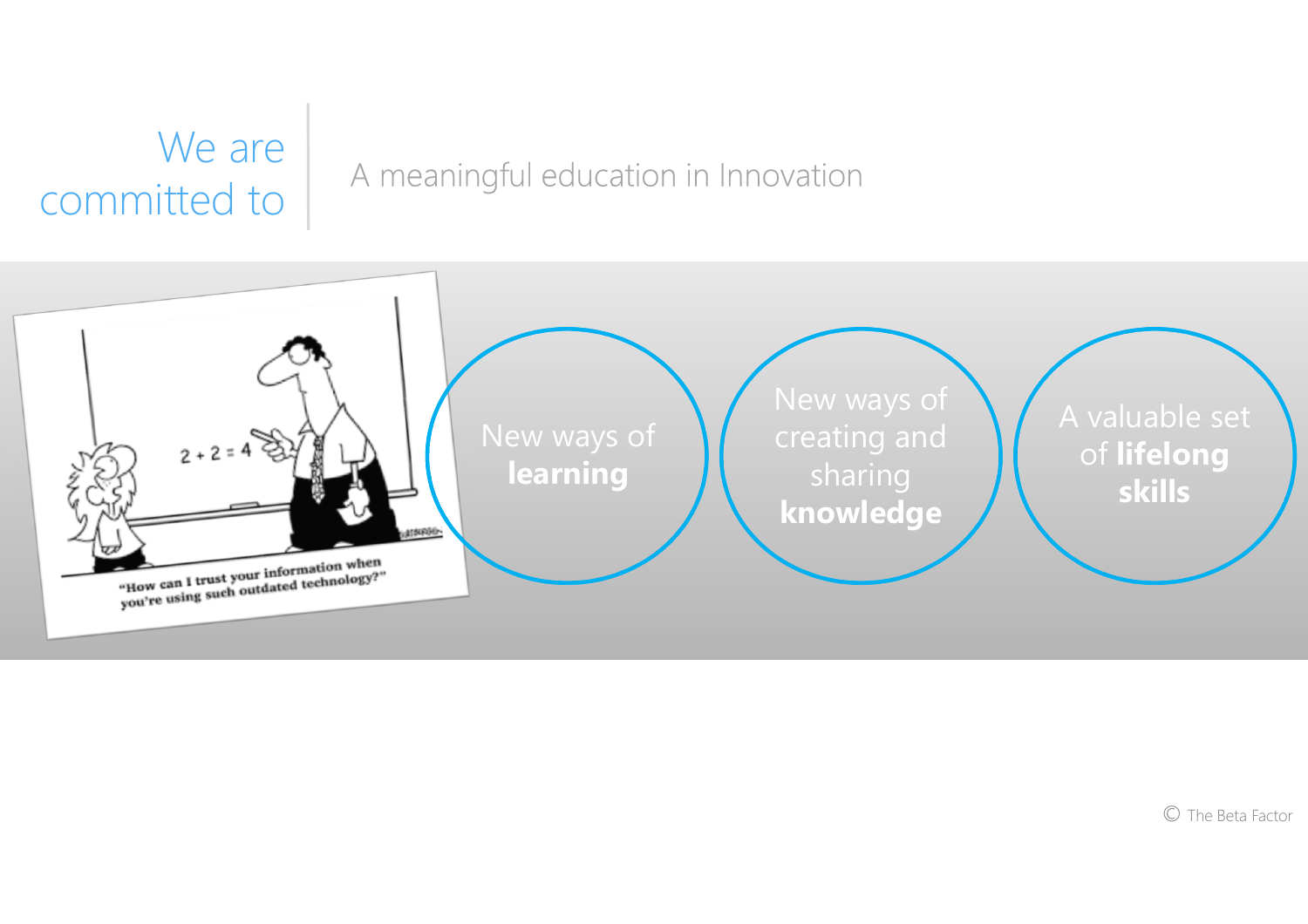

How we work with you

The Beta factor offers personalized training programs and leading-edge learning experiences in Innovation. Our programs blend Strategy, Innovation, Business Design Thinking & Business Model innovation into an unique learning methodology that encompasses creativity, critical thinking, complex problem solving, collaboration and leadership.

Students will develop this new set of innovation capabilities from <sup>a</sup> learning-by-doing approach, enabling them to overcome the growing complexity and uncertainty of our times.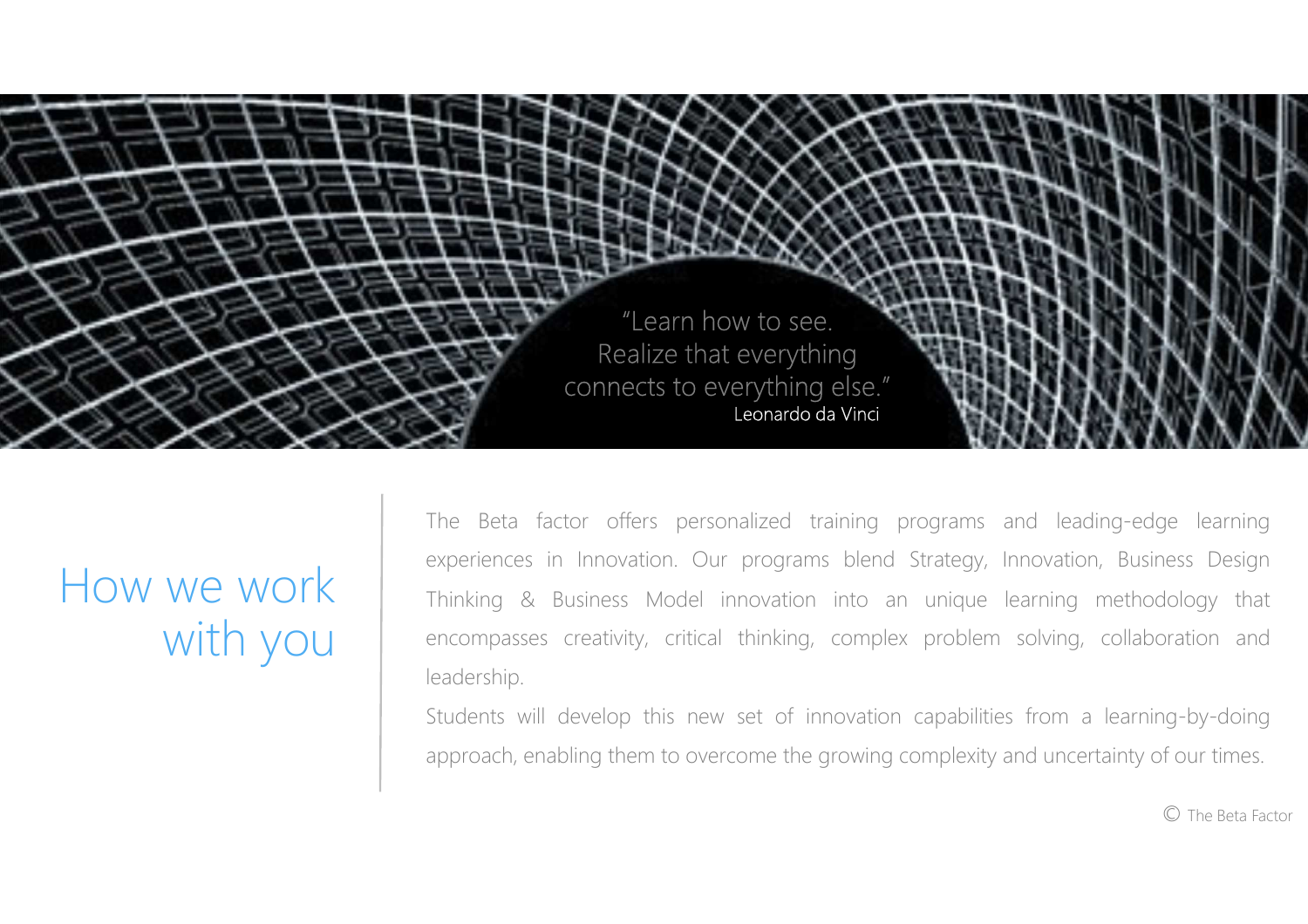

## Bridging the innovation gap

We combine knowledge & experience into an innovative hands-on approach, aimed at building the needed skills and capabilities to address emerging challenges and opportunities



Learning Knowledge $\frac{3}{2}$ 

**Doing** Experience

# LEARNING-by-DOING APPROACHDriving value and impact through action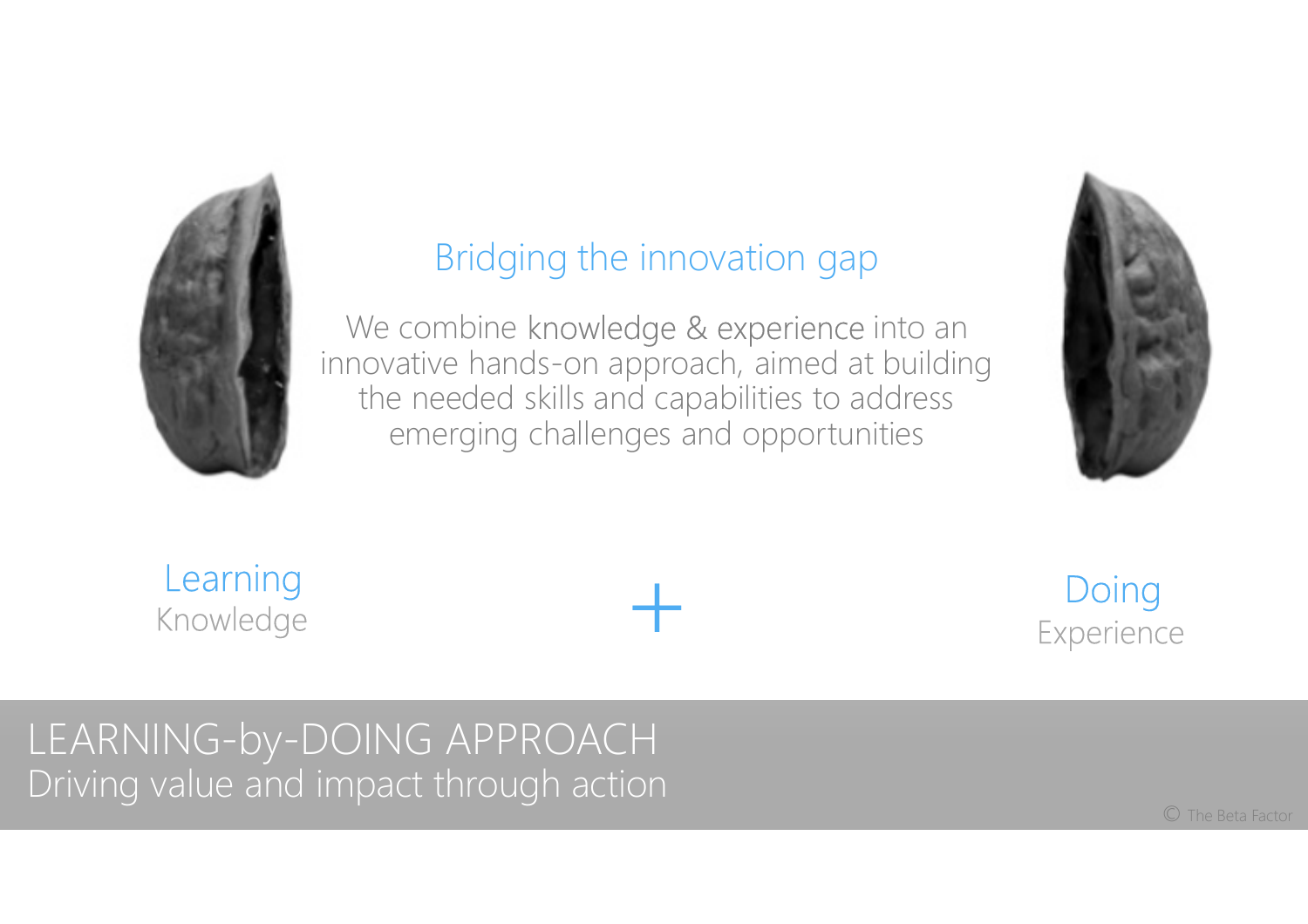#### **Observing**

Problem/challenge identification Customer awarenessMarket awarenessDigital intelligence

Collaborative mindsetFlexibility & adaptability to change Dealing with complexityKnowledge sharing



#### **Thinking**

Creativity and Problem solving skills Strategic thinking Knowledge creationRisk taking

#### Doing

Entrepreneurial skillsInnovation leadership Decision making. Experimentation Business & project planning

# NEW SKILLS FOR A NEW CONTEXTVirtuous capability-building model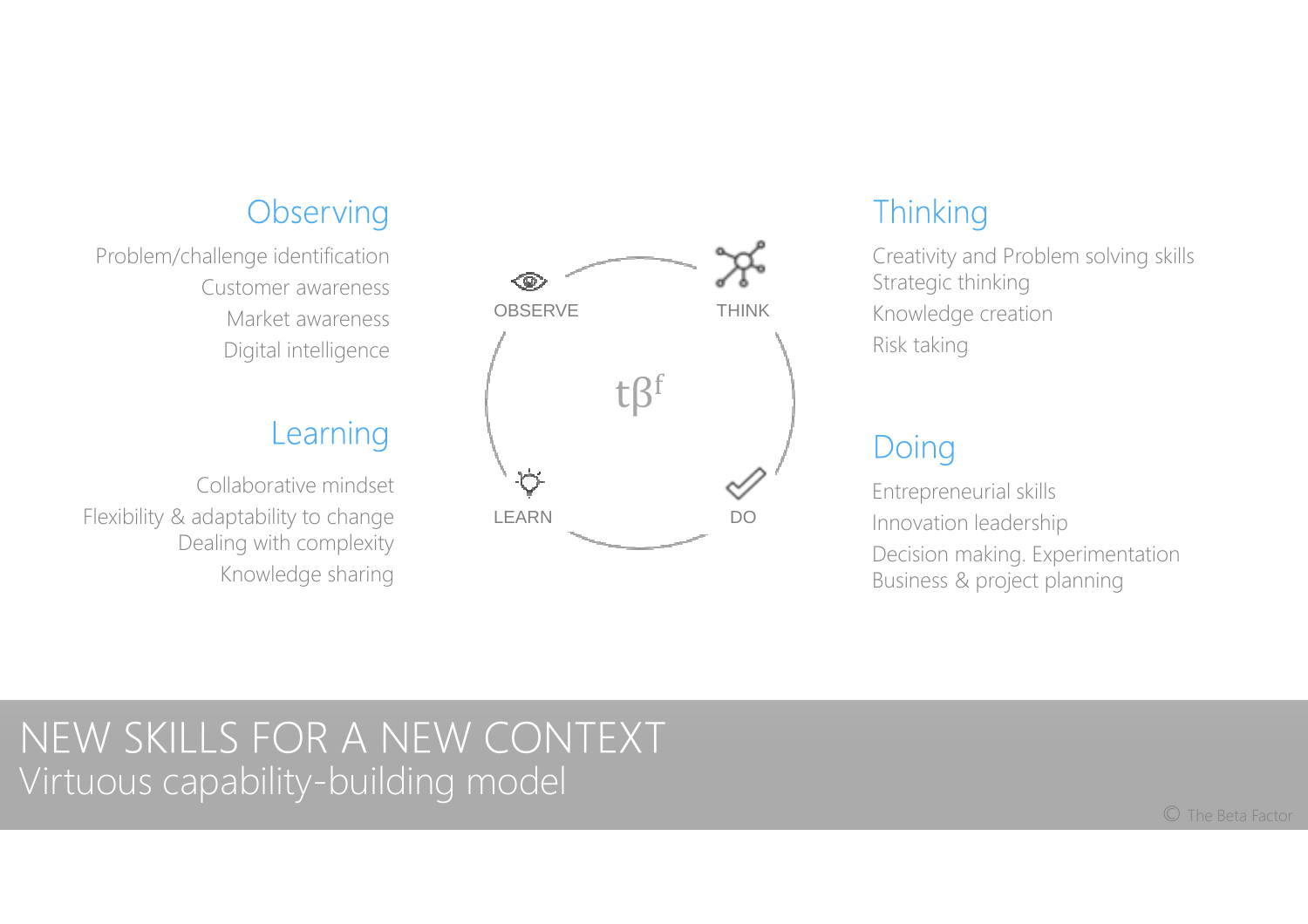# Learning experiencesAreas of expertise

#### LEADERSHIP IN INNOVATION & ENTREPRENEURSHIP

Learning to innovate like a start up: innovation & entrepreneurship process management

#### CREATIVITY, STRATEGY & INNOVATION

Blending creative exploration and strategic thinking to discover and seize future business opportunities



#### INNOVATIVE BUSINESS MODELS

Designing innovative and flexible business models to drive new growth

#### DESIGN THINKING **IN PRACTICE**

Designing successful services, products or Business models to satisfy emerging customer needs and drive sustainable growth

#### **SERVICE**  INNOVATION IN DIGITAL TIMES

Design & deliver service experiences that create new value for the customer

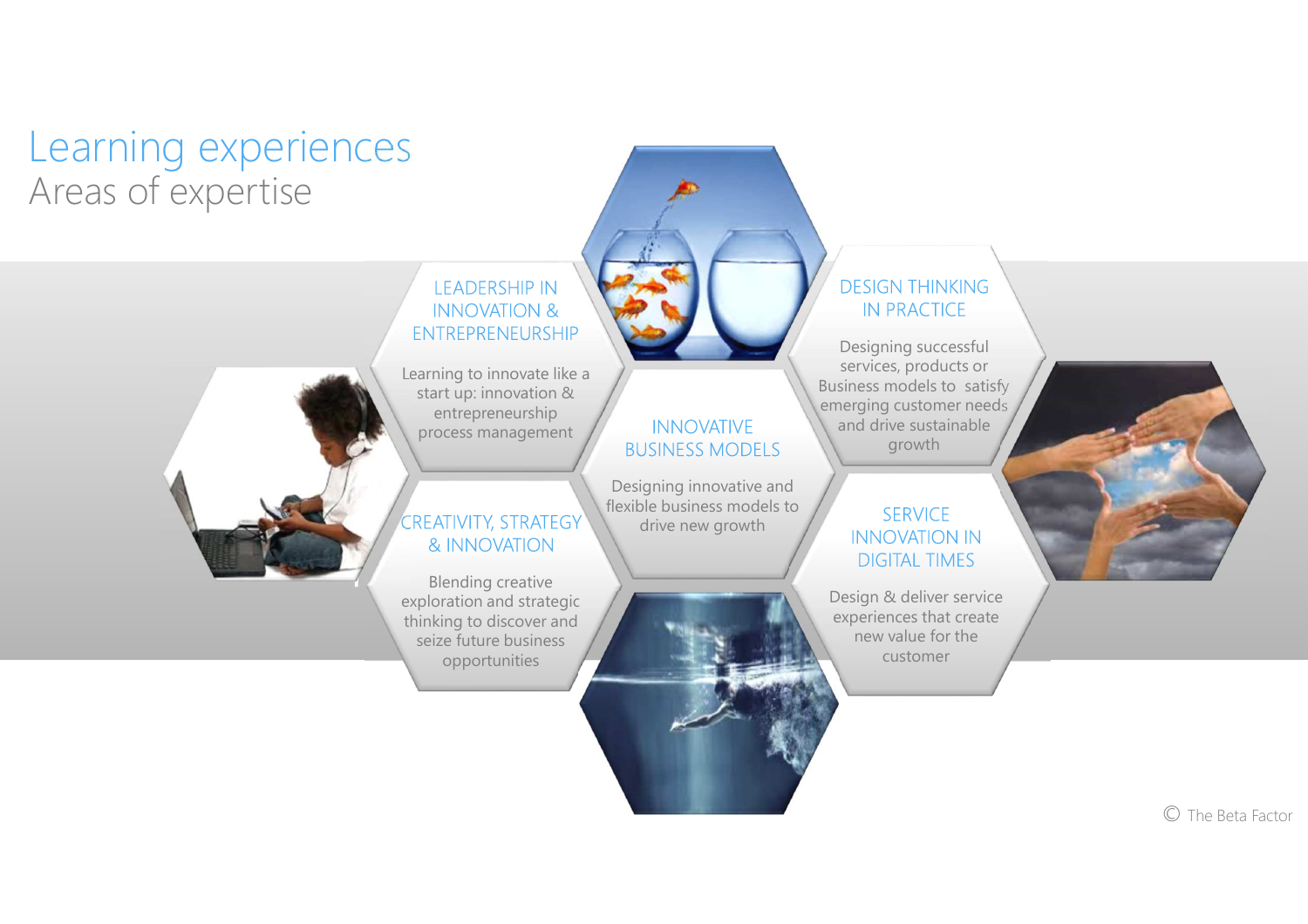

# EXPERIENTIAL LEARNING PHILOSOPHYDeveloping people. Creating value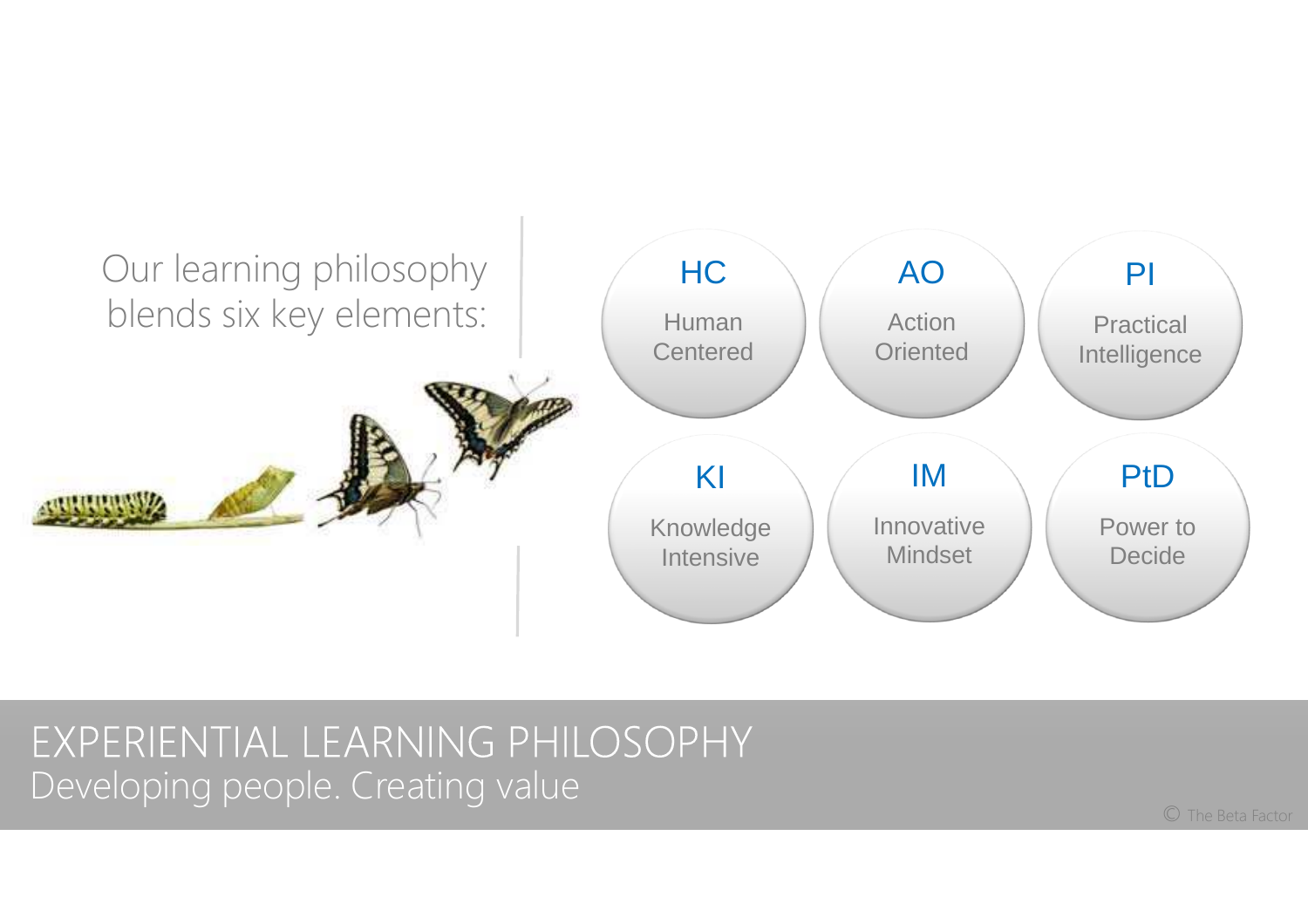

#### Contact details:

es.linkedin.com/in/noeliarodriguezyanez noelia.rodriguez@thebetafactor.com

# Noelia RodríguezLecturer on Innovation

Noelia is Founder and Director at The Beta Factor. She has developed <sup>a</sup> wide international career and has over <sup>13</sup> years of multidisciplinary experience in Finance, Strategy, Innovation and managemen<sup>t</sup> of Strategic alliances. Committed to positive business transformations and people development through Innovation, she works with organisations and educational institutions to build new innovation and entrepreneurial skills for the future, from <sup>a</sup> learning-by-doing approach.

Prior to setting up The Beta Factor, Noelia worked for the multinational Meliá Hotels International in Switzerland and at the company's Headquarters in Palma. At present, she collaborates with different Business Schools such as the École Hotelière de Lausanne, and the University of Balearic Islands among others. Noelia holds <sup>a</sup> Bachelor Degree in Hospitality Business Management from the University of Santiago de Compostela, <sup>a</sup> MBA in International Hospitality from the Ecole Hotelière de Lausanne and an executive MBI (Master in Business Innovation) from the universities of Deusto and Cambridge.